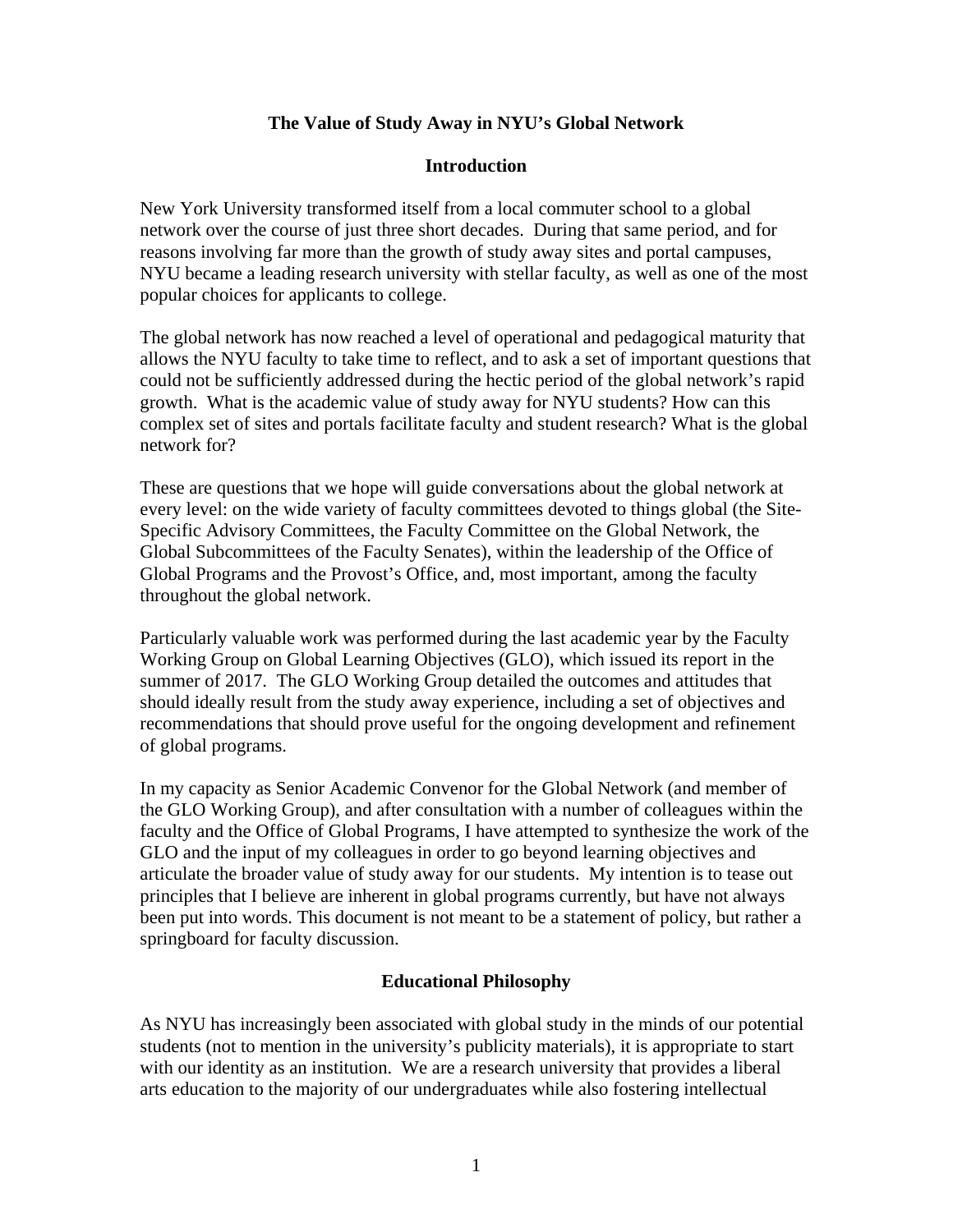curiosity and breadth among the students in our professional schools. NYU, like the city that birthed it, is antithetical to narrowness of perspective. Though connected by bridges and tunnels, both the city and the University must be the enemy of tunnel vision.

A truly great undergraduate education cannot be parochial. The global network's emphasis on connectivity mirrors our academic priorities, framing often minute or specialized areas of knowledge within a broader curriculum that implicitly responded to E.M. Forster's famous dictum, "Only connect." Conceived during a time when the word "global" was in the height of intellectual fashion, the global network is all the more important in the current isolationist climate, when borders are thought to be protective ramparts rather than obstacles to the free exchange of ideas.

The challenges and benefits of study away are based on the delicate balance between consistency and discovery. On the one hand, it is essential that the quality of instruction be on a level comparable to the level found on the student's home campus, and the student's degree progress must not be impeded by spending a semester at a different location. On the other hand, the entire experience would be pointless if study away failed to take advantage of the local and the "foreign" as an invaluable opportunity to engage with difference. At its best, study away as practiced by NYU fosters and leverages creative disruption, forging intellectual communities out of students from diverse backgrounds and pursuing a variety of courses of study, encouraging an interdisciplinary and cross-culture approach to research questions, and challenging assumptions that might be left unquestioned if one never ventured outside of familiar territory.

Study away is (or should be) the geographic expression of the core values of the liberal arts: though most of our students will eventually take up a specific profession, they are educated to become critically acute, intellectually versatile thinkers whose intellectual curiosity and cross-cultural competency are among the crucial tools for analyzing new information and adapting to changing circumstances.

# **Utility vs Value**

If there is a question about the value of study away, the answer cannot be simply a matter of academic disciplines. While in some cases it is quite possible, and even likely, that the partnership between a site and a particular academic program will provide a qualitative, intellectual contribution to the student's primary area of study, the value is broader than that.

For liberal arts students, that value should be clear: this is not pre-professional training. We are educating flexible, intellectual young adults who must acquire the habit of examining questions through multiple perspectives. Our pedagogical principles cannot be reduced to the simple "transmission of knowledge;" rather, an undergraduate education is the process in which students learn how to evaluate not just information, but the very processes through which knowledge is disseminated, replicated, and challenged. Study away adds a level of productive estrangement, obliging students to question their assumptions and see a different world around them.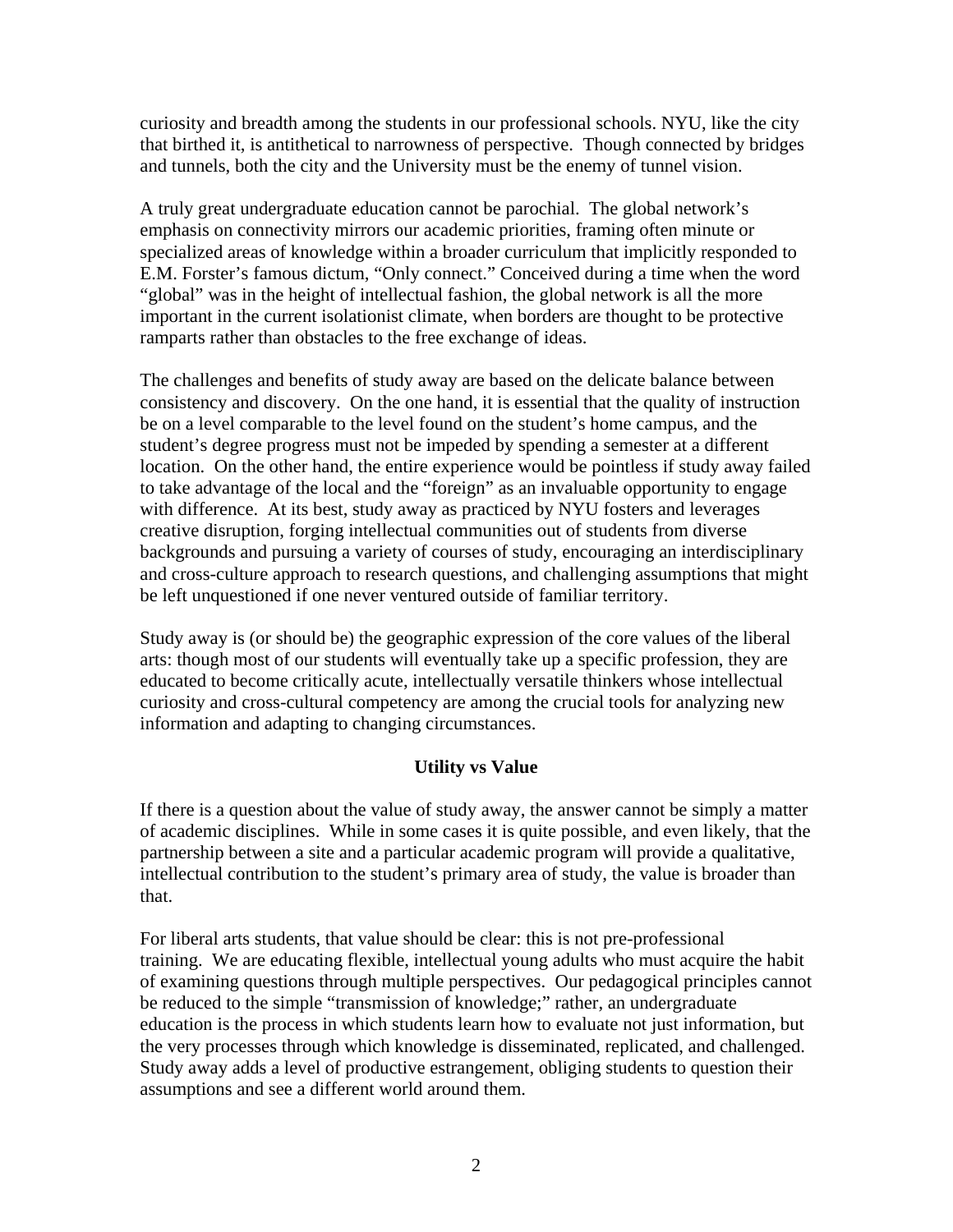Study away, like the liberal arts, can be championed by two seemingly-contradictory arguments that actually work together.

On the one hand, we value both not because of their utility, but precisely because they are "use-less": study away does not necessarily map well onto a set of specific goals for the students, because part of the value lies in the opening of unexpected intellectual passions and experiences rather than foreclosing possibilities.

On the other hand, it is this very open-endedness that prepares NYU's graduates for a postindustrial information economy. All the clichés of professional development ("thinking outside the box") are best fostered by a maximally open approach to education. Moreover, living outside one's home country has been shown to increase adaptability and flexibility in the face of challenge.

## **Small Colleges and Large Universities**

Studying at a large research university involves obvious trade-offs: students are taught by some of the top scholars in their fields, but, in some of NYU's constituent schools, they often find themselves in large classrooms that, despite the instructors' best efforts, can feel impersonal. The larger schools in New York have developed a variety of strategies to mitigate this problem (the freshmen seminars in CAS, for example), but the scale of New York University makes this an uphill battle.

Study at NYU's global sites provides an academic experience more closely resembling that of a small, more intimate college. Even students in the most popular majors have the opportunity to learn in groups of 20 or less in virtually all their classes. The global site also brings together students from all NYU's colleges and campuses, promoting exchanges of viewpoint (not to mention friendships) that rarely happen in many home campus classrooms.

For students at NYU Abu Dhabi and NYU Shanghai, the benefits of size and scale are sometimes reversed. The opportunity to study at the global sites and in the other degreegranting campuses affords these students additional curricular choices, as well as access to wider peer groups that include students from across the global network.

# **Common Grounds**

Older American models of "study abroad" make assumptions that no longer hold true, starting with the makeup of the undergraduate population. While a significant number of our students may well be crossing U.S. borders for the first time, perhaps an even greater number were born elsewhere, whether they moved with their families at an early age or came to the United States specifically for college. Indeed, one possible objection to the emphasis on study away is that our campus in New York is already global. Wouldn't international students in particular be less interested in studying away?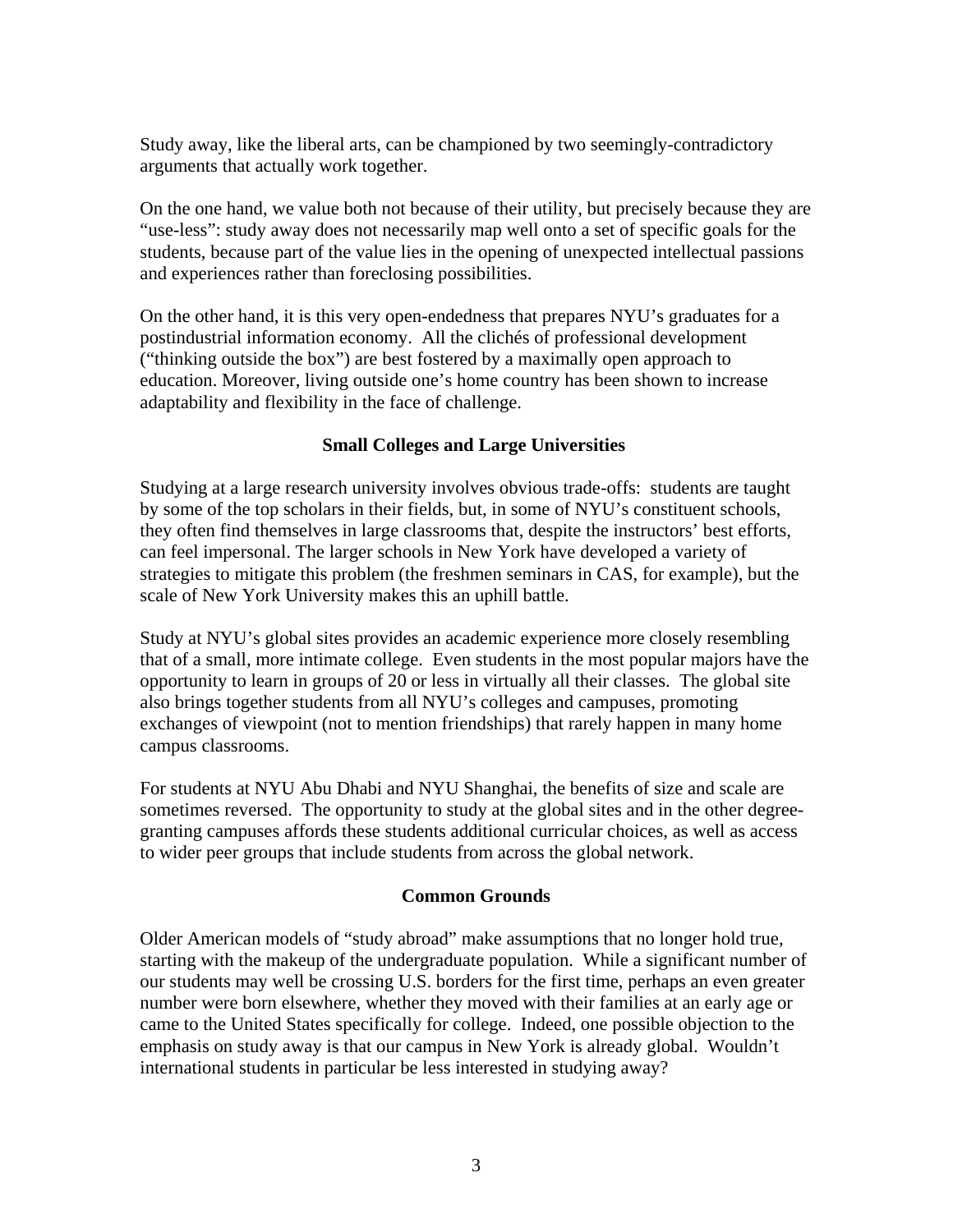In fact, the data suggest that international students at NYU study away at roughly the same rate as their counterparts who have spent their entire lives in the United States, even when the disproportionately international student bodies of the Abu Dhabi and Shanghai campuses are excluded. This is consistent with what we generally see when students spend time abroad: after living in another culture once, it becomes easier (and perhaps more desirable) to do so again. But the participation of American-born and international students in the global experience suggests another benefit. When colleges put together a core curriculum, the emphasis is often on the creation of an intellectual common ground for a diverse student body. Study away does something equally valuable in providing *shared uncommon grounds,* creating that constructive dislocation as an experience common to all. $<sup>1</sup>$ </sup>

#### **Tensions and Opportunities**

While acknowledging the benefits of a global experience, we cannot ignore the legitimate concerns that such a complex system inevitably creates. Time in particular is a limited resource for our faculty and students, and any time a student spends away from their home campus is time that, at least theoretically, could have been devoted to working more closely with a faculty member in their major. What is lost when a student studies away, and how can that loss be mitigated?

First, we should note that this is not an issue for all our students. Many, in fact, will have *more* opportunity to work with faculty in small classes while studying away. But in a number of departments and programs, the possible disruption of a student's course of study or interruption in the faculty/student mentoring process is a real concern. The first issue (**progress towards the major**) is a specific challenge that the Office of Global Programs, in partnership with faculty throughout the University, have worked hard to remedy through "pathway" models. Generally, the goal is for students in a participating department or program to have at least one site where they can make progress toward the degree while studying away. For some majors, this is easy to accomplish through widely popular courses and/or electives. By contrast, in the case of a highly structured major, this may mean that the department or program offers a set of specific courses tailored to their students' needs in a particular semester, at one site. If a department or program identifies a particular semester in a student's course of study to spend at a particular site, along with the specific courses students need to make progress in the major, pathways can often (though not always) allow for these courses to be offered as part of the study away semester.

The second issue (**ensuring rather than disrupting the academic ties between students and faculty in their home departments and programs**) is more abstract, and varies significantly by discipline and departmental culture. At this point, we do not have enough information on this topic, and nearly all of it is anecdotal. We welcome the opportunity to discuss this question with any faculty concerned, in order to find out the

<sup>&</sup>lt;sup>1</sup> "Shared uncommon grounds" is arguably a feature that is built most profoundly into NYU's Abu Dhabi campus, where the overwhelming majority of the student population are living in a country that is not their own and no nationality makes up more than 15 percent of the student body.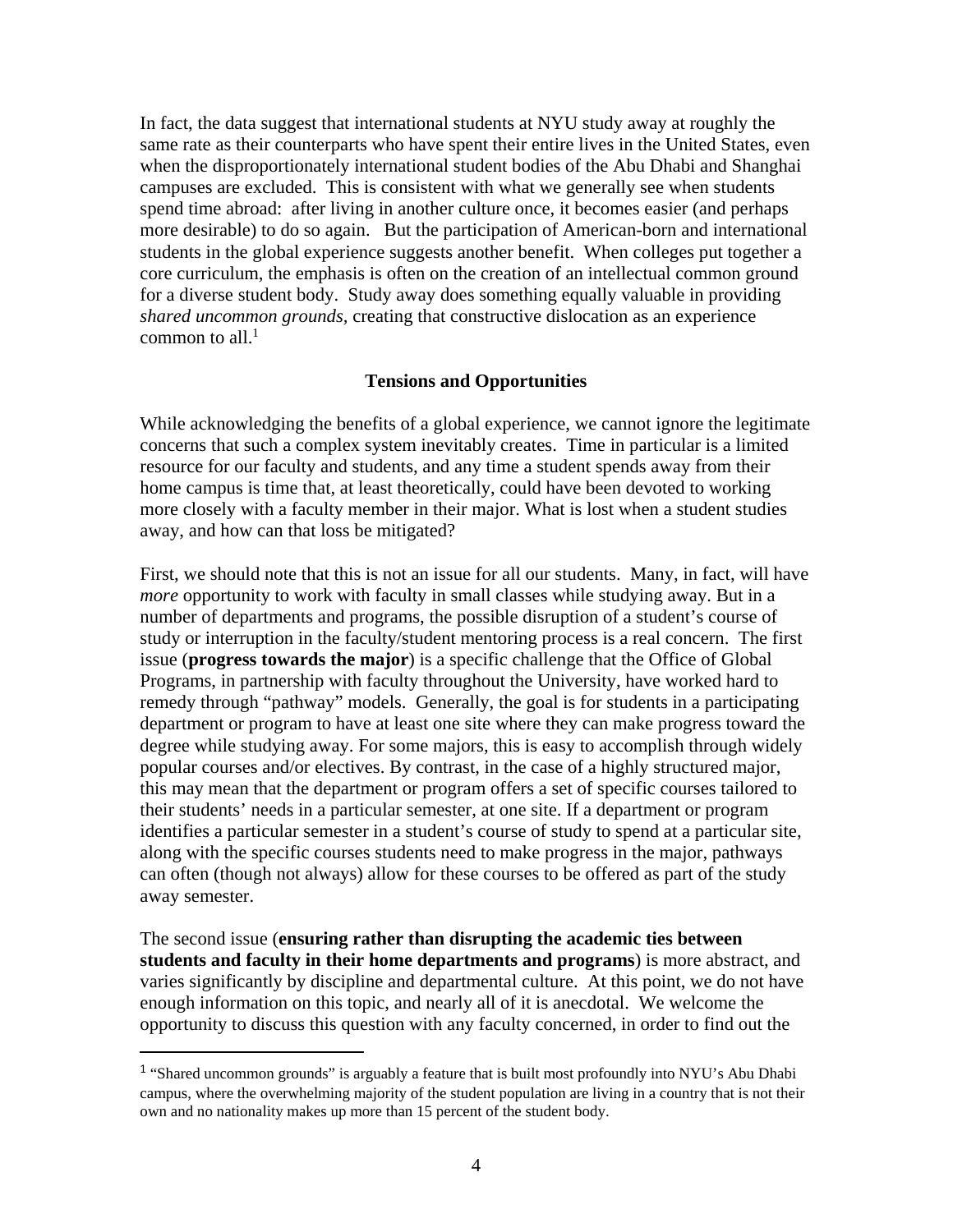extent to which this may or may not be a problem, and develop ideas to remedy it.

The third issue is the **relationship between study away and the fulfillment of general education requirements** (which vary from school to school). For example, though designed for the College of Arts and Sciences, parts of the College Core Curriculum are used by several other schools in the New York campus. The Core is meant to be a foundational experience for participating students, upon which faculty can build in their more advanced classes. Like Global Programs, the Core is a complex operation that requires a horizon of predictability for enrollments. In addition, one of the Core's points of pride is that undergraduates receive instruction from research-active faculty, which, while perceived as a guarantor of quality, has the added benefit of allowing the Core to serve as a gateway to departmental courses (students who valued a particular Core course sometimes follow their instructor to other classes, or discover an interest in the instructor's field). How do we balance students' desire for flexibility (expressed as the opportunity to take Core classes while studying away) with concerns' over the Core's possible "dilution"?

Finally, even as more and more New York, Abu Dhabi, and Shanghai faculty gain firsthand experience of the sites, **the majority of the faculty have limited knowledge (or curiosity) about their global site colleagues**. All global courses are vetted by offering departments and curriculum committees, and no instructor is hired at the sites without the approval of the department(s) sponsoring the course(s). Site faculty are selected with the approval of New York departments and are not contingent labor; very often, they are professors at local institutions who have added teaching at the sites to their portfolios because of the unique opportunity to teach NYU students. These are not underemployed PhDs cobbling together a living on a course-by-course basis. But we must recognize that the geographic distance between faculty at NYU's home campuses and their colleagues at the global sites leaves a great deal of room for suspicion and skepticism. How do we bridge this gap?

#### **Value for Faculty**

When we discuss the University's global network in terms of "study away," we are talking first and foremost about students (primarily, but not exclusively, undergraduates<sup>2</sup>). There is, however, another set of ongoing conversations about faculty research opportunities, whether through the Global Research Initiatives (GRI) or via the numerous events and conferences held at the sites each year. In addition, the sites and their faculty members represent an opportunity for pedagogical innovation through collaborative projects with New York, Abu Dhabi, and Shanghai faculty, yet the mechanisms for this sort of work are in flux. These questions are beyond the scope of the current document, but we would be remiss if we did not acknowledge them here.

<sup>&</sup>lt;sup>2</sup> The sites have now begun to offer great opportunities for graduate students to experience the global network. Five schools now offer degree programs that take place either in whole or in part at the sites, and two (Law and Social Work) offer semester-long study away programs for their graduate students. January and Summer Terms also see many graduate-level courses taught at the global sites.